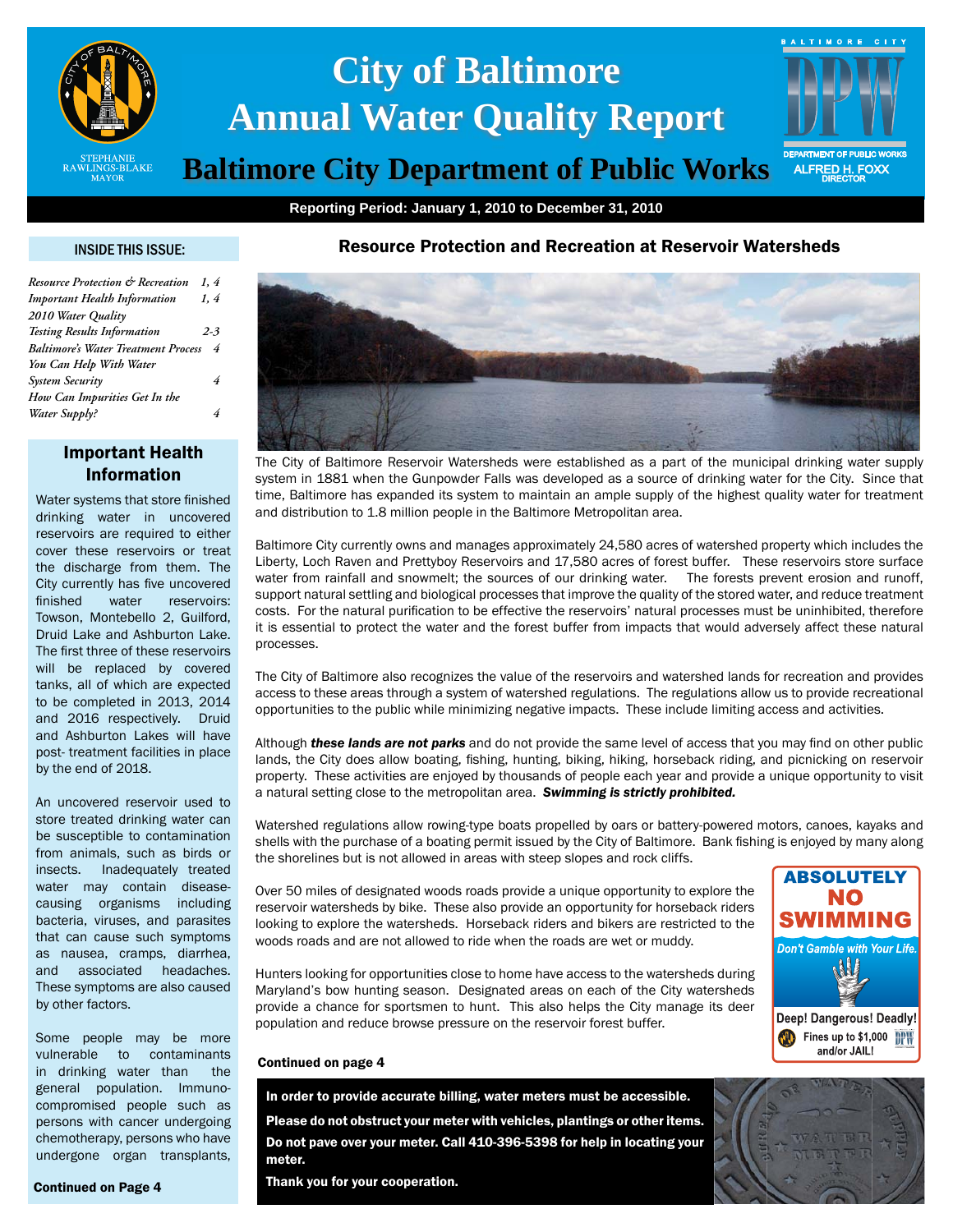# *BALTIMORE CITY WATER QUALITY REPORT FOR 2010*

In the year 2010, the City performed approximately 150,000 water quality analyses as part of a continuous effort to assure the water you drink meets or exceeds regulatory standards. The water is analyzed for over 90 different drinking water contaminants. A summary of the finished water quality results is provided below. The data represents the most recent testing done in accordance with the requirements of EPA's Water Testing Regulations and were the only regulated substances found in your drinking water. Baltimore City's excellent drinking water meets or exceeds all these standards.

| <b>TERMS AND ABBREVIATIONS - What They Mean in Plain English</b> |                                                                               |                                                                                                                                                                                                 |  |  |  |  |  |  |
|------------------------------------------------------------------|-------------------------------------------------------------------------------|-------------------------------------------------------------------------------------------------------------------------------------------------------------------------------------------------|--|--|--|--|--|--|
| Term / Abbreviation                                              | Definition                                                                    | What it Means                                                                                                                                                                                   |  |  |  |  |  |  |
| <b>PPM</b>                                                       | Parts per million                                                             | 1 ppm is the same as one drop in 10 gallons of water.                                                                                                                                           |  |  |  |  |  |  |
| PPB                                                              | Parts per billion                                                             | 1 ppb is the same as one drop in 10,000 gallons of water.                                                                                                                                       |  |  |  |  |  |  |
| <b>HLD</b>                                                       | <b>Highest Level Detected</b>                                                 | Same as defined.                                                                                                                                                                                |  |  |  |  |  |  |
| <b>MCL</b>                                                       | Maximum Contaminant Level                                                     | The highest level of a contaminant allowed by health regulations established by the Environmental<br>Protection Agency.                                                                         |  |  |  |  |  |  |
| <b>MCLG</b>                                                      | Maximum Contaminant Level Goal                                                | Health related goals. The MCL is set as close to this "goal" as possible but with consideration to<br>achievability and cost.                                                                   |  |  |  |  |  |  |
| <b>NTU</b>                                                       | Nephelometric<br><b>Turbidity Units</b>                                       | Units of measurement used to report the level of turbidity or "cloudiness" in the water.                                                                                                        |  |  |  |  |  |  |
| <b>AL</b>                                                        | <b>Action Level</b>                                                           | If the "Action Level" for a particular contaminant is exceeded, a response that may include additional<br>treatment steps and/or public education may have to be initiated by the water system. |  |  |  |  |  |  |
| <b>TT</b>                                                        | <b>Treatment Technique</b>                                                    | A "Treatment Technique" is a required process that is intended to reduce the amount of a specific<br>contaminant in drinking water.                                                             |  |  |  |  |  |  |
| pCi/L                                                            | picoCuries per Liter                                                          | A measure of the level of radioactivity in the water.                                                                                                                                           |  |  |  |  |  |  |
| <b>TURBIDITY</b>                                                 | Relates to a condition where suspended<br>particles are present in the water. | Turbidity measurements are a way to describe the level of "cloudiness" of the water.                                                                                                            |  |  |  |  |  |  |
| TOTAL/FECAL COLIFORMS                                            | <b>Indicator Bacteria</b>                                                     | Type of bacteriological tests routinely used to determine if contamination has occurred in a drinking water<br>system.                                                                          |  |  |  |  |  |  |
| <b>MRDL</b>                                                      | Maximum Residual Disinfectant Level                                           | Disinfectant level beyond which some people may experience irritating effects. Based on running annual<br>average of monthly averages of distribution system samples computed quarterly.        |  |  |  |  |  |  |

| <b>MICROBIOLOGICAL CONTAMINANTS</b> |             |                                                                                                                                   |                                                          |                                                          |                                       |  |  |  |  |  |  |
|-------------------------------------|-------------|-----------------------------------------------------------------------------------------------------------------------------------|----------------------------------------------------------|----------------------------------------------------------|---------------------------------------|--|--|--|--|--|--|
| <b>SUBSTANCE</b>                    | <b>MCLG</b> | <b>MCL</b>                                                                                                                        | <b>ASHBURTON PLANT</b>                                   | <b>MONTEBELLO PLANTS</b>                                 | <b>MAJOR SOURCES</b>                  |  |  |  |  |  |  |
| <b>TOTAL COLIFORMS</b>              | 0           | The presence of coliform<br>bacteria in more than 5%<br>of monthly samples will<br>exceed the MCL.                                | Highest monthly percentage of<br>positive samples:<br>0% | Highest monthly percentage of positive<br>samples:<br>0% | Naturally present in the environment. |  |  |  |  |  |  |
| FECAL COLIFORMS and<br>I E. COLI    | $\Omega$    | A routine sample and a<br>repeat sample are total<br>coliform positive, and one<br>is also fecal coliform or E.<br>Coli positive. | Highest monthly percentage of<br>positive samples:<br>0% | Highest monthly percentage of positive<br>samples:<br>0% | Human and animal fecal waste.         |  |  |  |  |  |  |

| <b>TURBIDITY</b>                                                                                                                                                         |             |                             |            |                                                    |            |          |                      |  |
|--------------------------------------------------------------------------------------------------------------------------------------------------------------------------|-------------|-----------------------------|------------|----------------------------------------------------|------------|----------|----------------------|--|
| <b>SUBSTANCE</b>                                                                                                                                                         | <b>MCLG</b> | <b>MCL</b>                  |            | <b>ASHBURTON PLANT</b><br><b>MONTEBELLO PLANTS</b> |            |          | <b>MAJOR SOURCES</b> |  |
| TURBIDITY <sup>1</sup>                                                                                                                                                   | None        | Treatment<br>Technique (TT) | HLD        | LOWEST % I                                         | <b>HLD</b> | LOWEST % | Soil run-off.        |  |
|                                                                                                                                                                          |             | Filtration                  | $0.07$ NTU | 100                                                | $0.26$ NTU | 100      |                      |  |
| Turbidity cannot exceed 1 NTI Land must be less than or equal to 0.3 NTI Lin at least 95% of measurements taken each month I owest % is the lowest percentage of monthly |             |                             |            |                                                    |            |          |                      |  |

1. Turbidity cannot exceed 1 NTU and must be less than or equal to 0.3 NTU in at least 95% of measurements taken each month. Lowest % is the lowest percentage of monthly filtered water turbidity samples less than 0.3 NTU.

| <b>ARSENIC RESULTS</b> |             |                        |                          |                              |
|------------------------|-------------|------------------------|--------------------------|------------------------------|
| <b>SUBSTANCE</b>       | <b>MCL</b>  | <b>ASHBURTON PLANT</b> | <b>MONTEBELLO PLANTS</b> | <b>MAJOR SOURCES</b>         |
| ARSENIC                | $0.010$ ppm | $< 0.002$ ppm          | $<0.002$ ppm             | Erosion of natural deposits. |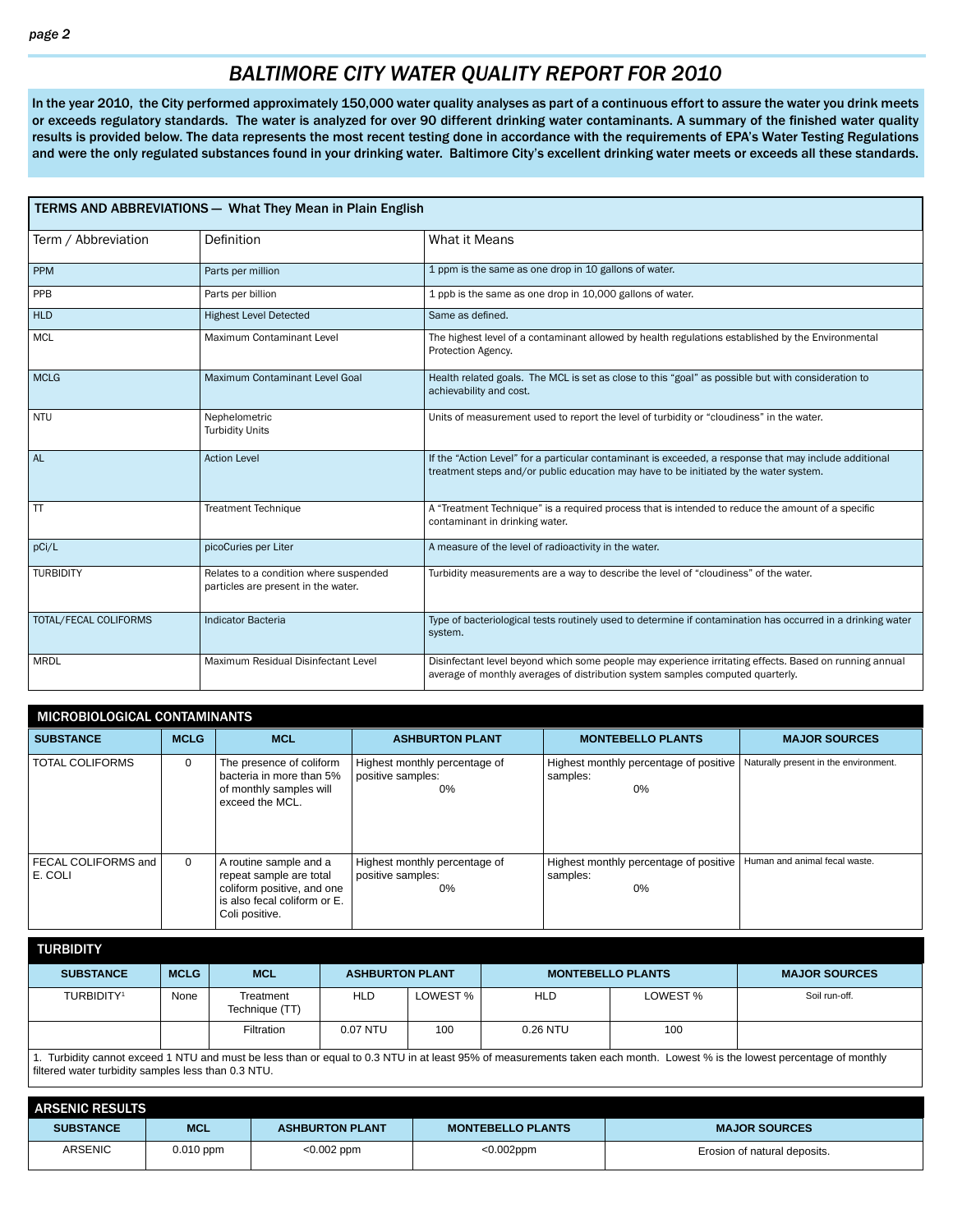Baltimore City Water Quality Report

#### LEAD AND COPPER TESTING

Lead and copper testing was last required by regulatory standards in 2009. During that year, the testing involved 53 "tier 1" or high risks homes. To determine compliance, the 53 test results were arranged from the lowest value to the highest. The 90th percentile value is identified by: 53 x 0.9 = 47.7. Therefore, the 48th value, arranged from lowest to highest, must be below the "action level" for lead and copper. Our system met this compliance standard. Testing will be required again in 2012.

| <b>LEAD AND COPPER TESTING RESULTS (2009)</b> |                     |                 |                                                 |  |  |  |  |  |
|-----------------------------------------------|---------------------|-----------------|-------------------------------------------------|--|--|--|--|--|
| <b>SUBSTANCE</b>                              | <b>ACTION LEVEL</b> | 90TH PERCENTILE | <b>SAMPLE RESULTS GREATER THAN ACTION LEVEL</b> |  |  |  |  |  |
|                                               |                     |                 |                                                 |  |  |  |  |  |
| LEAD                                          | 15 ppb              | 7.6 ppb         |                                                 |  |  |  |  |  |
| <b>COPPER</b>                                 | $.300$ ppb          | 357 ppb         |                                                 |  |  |  |  |  |

If present, elevated levels of lead can cause serious health problems, especially for pregnant women and young children. Lead in drinking water is primarily from materials and components associated with service lines and home plumbing. The City of Baltimore is responsible for providing high quality drinking water, but cannot control the variety of materials used in plumbing components. When your water has been sitting for several hours, you can minimize the potential for lead exposure by flushing your tap for 30 seconds to 2 minutes before using water for drinking or cooking. If you are concerned about lead in your drinking water, you may wish to have your water tested. Information on lead in drinking water, testing methods, and steps you can take to minimize exposure is available from the EPA Safe Drinking Water Hotline at 1-800-426-4791 or at http://www.epa.gov/safewater/lead."

| <b>INORGANIC CONTAMINANTS</b>   |             |            |            |                        |            |                          |                                                                                          |  |  |  |  |
|---------------------------------|-------------|------------|------------|------------------------|------------|--------------------------|------------------------------------------------------------------------------------------|--|--|--|--|
| <b>SUBSTANCE</b>                | <b>MCLG</b> | <b>MCL</b> |            | <b>ASHBURTON PLANT</b> |            | <b>MONTEBELLO PLANTS</b> | <b>MAJOR SOURCES</b>                                                                     |  |  |  |  |
|                                 |             |            | <b>HLD</b> | RANGE                  | HLD        | RANGE                    |                                                                                          |  |  |  |  |
| <b>BARIUM</b>                   | 2 ppm       | 2 ppm      | $0.02$ ppm | $0.02$ ppm             | $0.07$ ppm | $0.03 - 0.07$ ppm        | Discharge of drilling wastes & metal<br>refineries; erosion of natural deposits.         |  |  |  |  |
| <b>NITRATE</b><br>(AS NITROGEN) | 10 ppm      | $10$ ppm   | 2.40 ppm   | 1.61-2.40 ppm          | $3.00$ ppm | 1.02-3.00 ppm            | Run-off from fertilizer use; leaching from<br>septic tanks; erosion of natural deposits. |  |  |  |  |

| <b>FLUORIDE</b>  |             |            |            |                        |            |                          |                   |            |                                            |
|------------------|-------------|------------|------------|------------------------|------------|--------------------------|-------------------|------------|--------------------------------------------|
| <b>SUBSTANCE</b> | <b>MCLG</b> | <b>MCL</b> |            | <b>ASHBURTON PLANT</b> |            | <b>MONTEBELLO PLANTS</b> |                   |            | <b>MAJOR SOURCES</b>                       |
|                  |             |            | <b>HLD</b> | RANGE                  | AVERAGE    | <b>HLD</b>               | RANGE             | AVERAGE    |                                            |
| <b>FLUORIDE</b>  | 4 ppm       | 4 ppm      | $0.97$ ppm | $0.88 - 0.97$ ppm      | $0.92$ ppm | $1.31$ ppm               | $0.37 - 1.33$ ppm | $0.96$ ppm | Water additive that promotes strong teeth. |
| _______          |             |            |            |                        |            |                          |                   |            |                                            |

| <b>CHLORINE</b>  |              |             |                                                                         |                                               |
|------------------|--------------|-------------|-------------------------------------------------------------------------|-----------------------------------------------|
| <b>SUBSTANCE</b> | <b>MRDLG</b> | <b>MRDL</b> | <b>RUNNING ANNUAL AVG. OF MONTHLY SAMPLES COMPUTED QUARTERLY</b>        | <b>MAJOR SOURCE</b>                           |
| <b>CHLORINE</b>  | 4 ppm        | 4 ppm       | 0.50 ppm (Based on 4,668 distribution system samples collected in 2010) | Water treatment additive to disinfect supply. |

| RADIOACTIVE CONTAMINANTS                                                                                                                                                                          |             |              |                                  |                          |                              |  |  |  |  |  |
|---------------------------------------------------------------------------------------------------------------------------------------------------------------------------------------------------|-------------|--------------|----------------------------------|--------------------------|------------------------------|--|--|--|--|--|
| <b>SUBSTANCE</b>                                                                                                                                                                                  | <b>MCLG</b> | <b>MCL</b>   | <b>ASHBURTON</b><br><b>PLANT</b> | <b>MONTEBELLO PLANTS</b> | <b>MAJOR SOURCES</b>         |  |  |  |  |  |
| I BETA PHOTON EMITTERS                                                                                                                                                                            | J mrem/yr   | 50 $pCi/L^*$ | $<$ 1.5 pCi/L                    | 3+/-2 pCi/L              | Erosion of natural deposits. |  |  |  |  |  |
| I ALPHA EMITTERS                                                                                                                                                                                  | 0 pCi/L     | 15 pCi/L     | $<$ 1 pCi/L                      | $1+/-1$ pCi/L            | Erosion of natural deposits. |  |  |  |  |  |
| $\frac{1}{2}$ . The MCL for Pote Photon Emitters is 4 milliroms nor year (a measure of rediction absorbed by the body). The EDA considers EQ nCill to be a lovel of conserve for this conteminant |             |              |                                  |                          |                              |  |  |  |  |  |

\*The MCL for Beta Photon Emitters is 4 millirems per year (a measure of radiation absorbed by the body). The EPA considers 50 pCi/l to be a level of concern for this contaminant.

| <b>VOLATILE ORGANIC CHEMICALS</b>                                                                                                                                               |             |            |            |                        |          |            |                          |                      |                                            |  |
|---------------------------------------------------------------------------------------------------------------------------------------------------------------------------------|-------------|------------|------------|------------------------|----------|------------|--------------------------|----------------------|--------------------------------------------|--|
| <b>SUBSTANCE</b>                                                                                                                                                                | <b>MCLG</b> | <b>MCL</b> |            | <b>ASHBURTON PLANT</b> |          |            | <b>MONTEBELLO PLANTS</b> | <b>MAJOR SOURCES</b> |                                            |  |
|                                                                                                                                                                                 |             |            | <b>HLD</b> | RANGE                  | *AVERAGE | <b>HLD</b> | RANGE                    | *AVERAGE             |                                            |  |
| TOTAL THM'S                                                                                                                                                                     | N/A         | 80 ppb     | 63 ppb     | $19 - 63$ ppb          | 38 ppb   | 78 ppb     | 20-78 ppb                | 40 ppb               | By-product of drinking water chlorination. |  |
| HAA(5)                                                                                                                                                                          | N/A         | 60 ppb     | 67 ppb     | 5-67 ppb               | 37 ppb   | 89 ppb     | 22-89 ppb                | 44 ppb               | By-product of drinking water chlorination. |  |
| 1. Not applicable because there are individual MCLG's for individual THM's and HAA(5)'s. *The averages listed are running annual averages. Compliance is based on these values. |             |            |            |                        |          |            |                          |                      |                                            |  |

Cryptosporidium (crip-toe-spor-ID-ee-um) is a protozoan, a single-celled parasite that can invade and reside in the intestines of animals and people. This organism is found in some surface

water (lakes, reservoirs, rivers, etc.) And also groundwater under the influence of surface water. Infection of healthy individuals by this organism can cause a gastrointestinal illness referred to as cryptosporidiosis (crip-toe-spor-id-ee-o-sis), which may produce symptoms including diarrhea, headache, abdominal cramps, nausea, vomiting and low-grade fever. The symptoms usually last one to two weeks.

For immunocompromised people, however, the infection can continue and last for several months. Because there are no effective medical treatments, prolonged infection can be fatal for severely immunocompromised individuals. Human transmission routes include ingestion of contaminated food or drinking water or through direct contact with fecal matter. The City monitors its raw water sources for the presence of Cryptosporidium using the services of environmental laboratories employing the latest available and approved analytical methods.

# *CRYPTOSPORIDIUM RESULTS RANGE*

Liberty: <0.1 - .1 Oocyst/Liter Loch Raven: <0.1 - .1 Oocyst/Liter Susquehanna River: <0.1 - .3 Oocyst/Liter

*Microscopic view of icroscopic Cryptosporidium oocysts ryptosporidium* 



# **SECONDARY CONTAMINANTS**

Sodium levels in the water supply are often of concern to consumers who contact our facilities. Sodium naturally occurs in raw waters but the concentration can be increased due to the influence of run-off from road surfaces treated with rock salt during snow and ice removal efforts. During the year 2010, the average sodium concentrations measured in the finished water from the Ashburton and Montebello Water Treatment Plants were 15.5 ppm and 16.1 ppm respectively and are considered low.